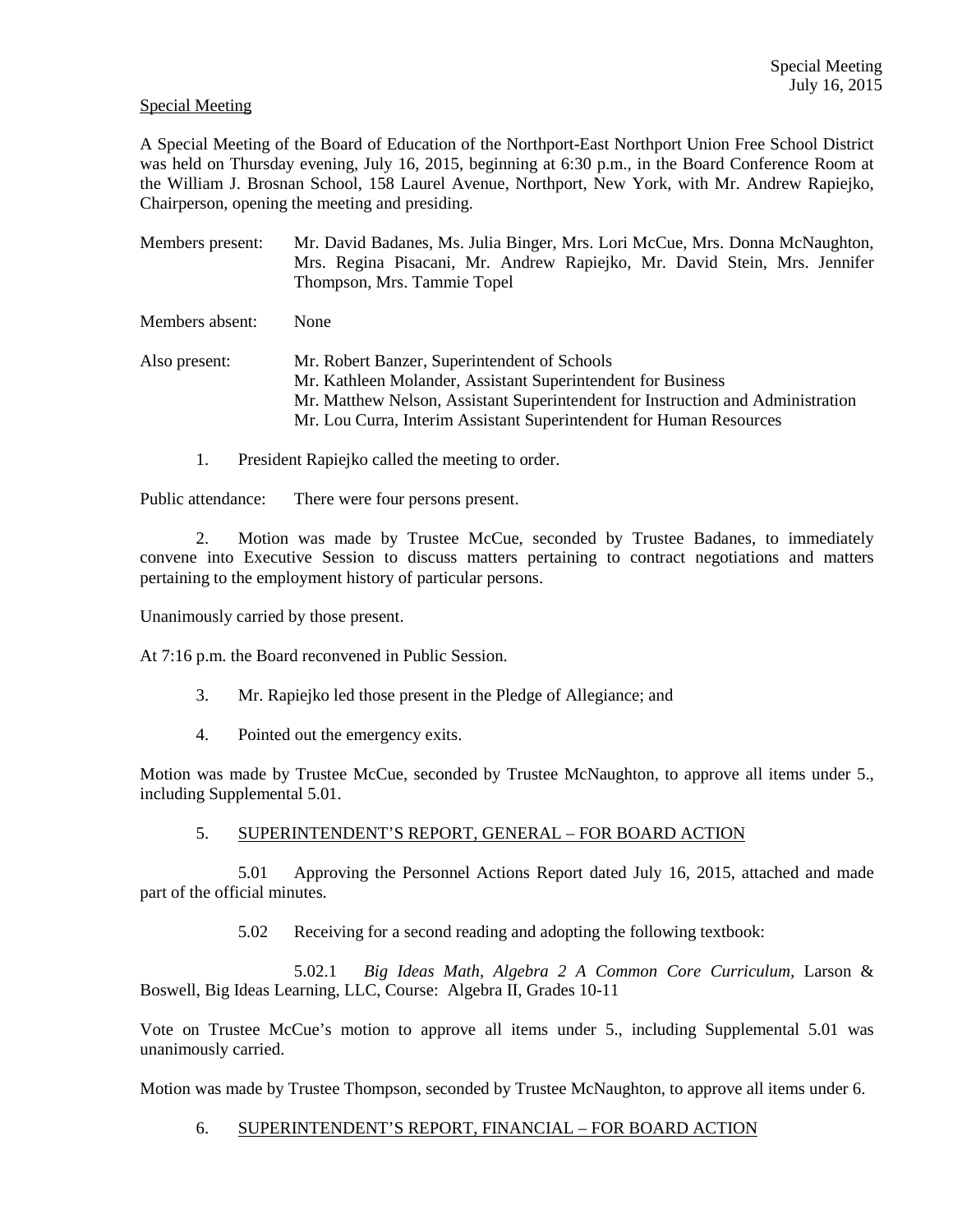6.01 Approving the Claims Auditor's Report for Warrants and Schedule of Claims for payments dated:

June 5, 2015 (Payroll Trust & Agency Warrant), June 15, 2015 (Accounts Payable Warrant), June 19, 2015 (Payroll Trust & Agency Warrant), June 26, 2015 (Payroll Trust & Agency Warrant), June 30, 2015 (Payroll Trust & Agency Warrant), June 30, 2015 (Accounts Payable Warrant), June 2015 (Claims Audit Report)

 6.02 Approving Claims Auditor's Report – Payroll Audit for Payroll Distribution/Audit dated June 5, 2015 (BAS)

 6.03 Approving the Treasurer's Report and Monthly Summary of Receipts and Disbursements

> 6.03.1 Treasurer's Report for the period May 1, 2015 through May 31, 2015 6.03.2 Monthly Summary of Receipts and Disbursements for May 2015

6.04 Approving the Schedule of Investments as of May 31, 2015

6.05 Approving the Collateral Schedule as of May 31, 2015

6.06 Approving the Bank Reconciliation Report for the Month ended May 31, 2015

 6.07 Approving the General Fund Projected Cash Flow Statement for the year ending 2014-2015, Actual Data July 1, 2014 – May 31, 2015, Estimated Data June 1, 2015 – June 30, 2015

 6.08 Approving the School Lunch Profit and Loss Statement for the Month ending May 31, 2015

 6.09 Approving the Monthly Revenue and Budget Status Report – School Lunch Fund for the month ending May 31, 2015

 6.10 Approving the Monthly Revenue and Budget Status Report – Special Aid Fund for the Month ending May 31, 2015

 6.11 Approving the Monthly Revenue and Budget Status Report – General Fund for the Month ending May 31, 2015

 6.12 Approving the Monthly Revenue and Budget Status Report – Capital Fund for the Month ending May 31, 2015

 6.13 Approving a Supplementary Education Services Agreement between the Northport-East Northport Union Free School District and Health Training/Consulting, Inc.

 6.14 Approving a 2014-2015 Special Education Services District of Location/District of Residence Contract between the Board of Education of the Northport-East Northport Union Free School District and the Board of Education of the Oyster Bay-East Norwich Central School District

 6.15 Approving a Production Contract for Disney's Peter Pan Jr between the Northport-East Northport Union Free School District and Music Theater International (OAS)

 6.16 Approving a 2015-2016 Agreement between the Northport-East Northport Union Free School District and Lisa Perez Flanagan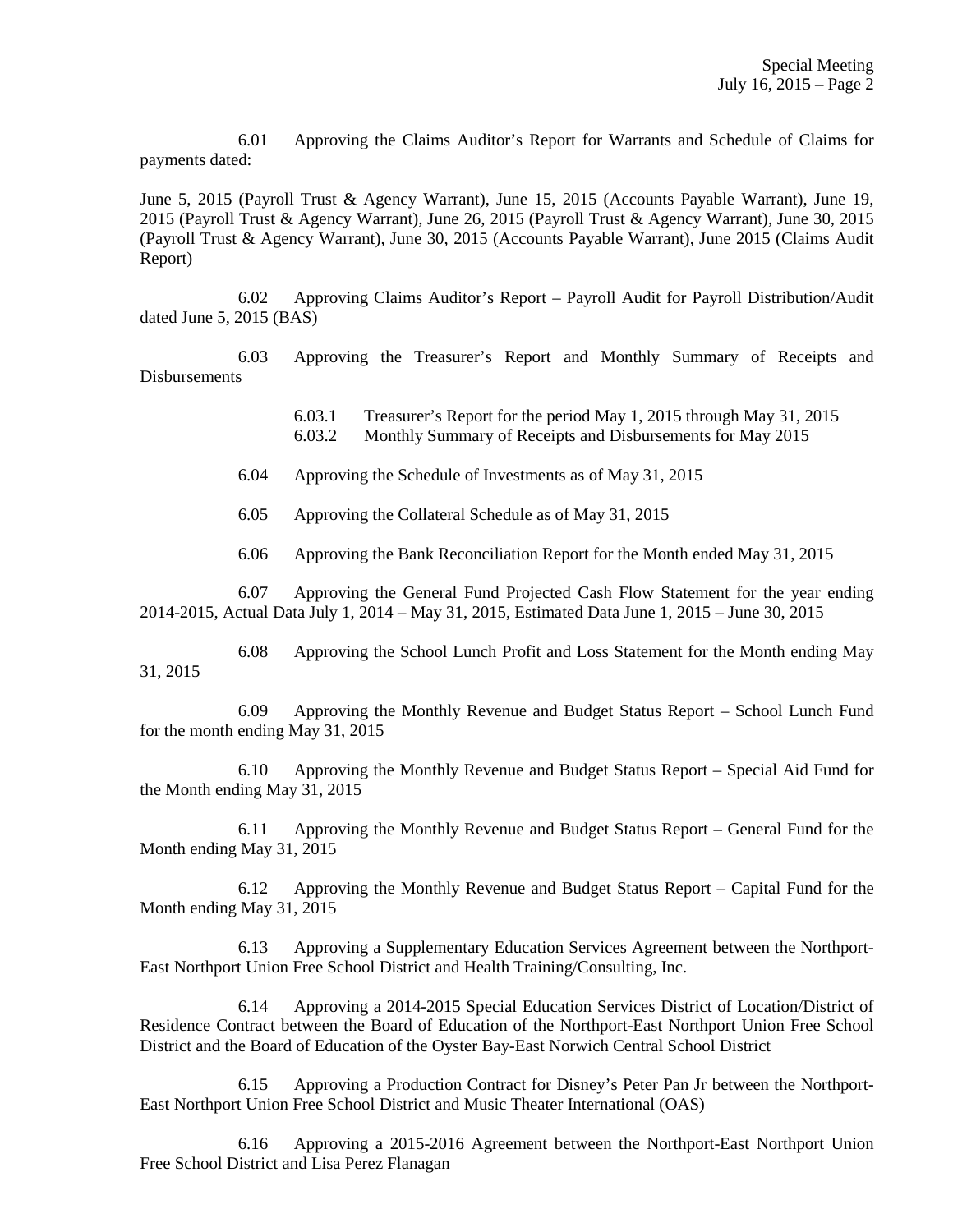6.17 Approving a 2015-2016 Agreement between the Northport-East Northport Union Free School District and Melanie Herzfeld, Au.D.

 6.18 Approving a 2015-2016 Agreement between the Northport-East Northport Union Free School District and David Seyfert

 6.19 Approving a 2015-2016 Agreement between the Northport-East Northport Union Free School District and Mill Neck Interpreter Service

6.20 Approving transfer of general fund appropriations in the 2014-2015 budget

Vote on Trustee Thompson's motion to approve all items under 6. was unanimously carried.

Motion was made by Trustee McCue, seconded by Trustee Topel, to approve item 7.01

## 7. UNFINISHED BUSINESS

 7.01 Removing from table item 11.32 from the July 1, 2015 Agenda of the Regular Meeting of the Board of Education and approving a Supplementary Education Services Agreement between the Northport-East Northport Union Free School District and Susan J. Panepento, Esq. (HR)

Vote on Trustee McCue's motion was unanimously carried.

Trustee Badanes inquired if the District looked into different vendors for credit card processing.

Ms. Molander stated that the District Treasurer received four to five different vendor bids and should be finished reviewing them within a week or two.

Trustee Rapiejko asked Superintendent Banzer to give an update on the proposed vineyard next to Norwood Avenue School.

Mr. Banzer stated that he has been in contact with Ingerman Smith regarding the District's concerns and they are looking into the process and the District's potential involvement in that the process. Currently the land is zoned for farming and is approved to grow corn. Mr. Banzer stated that he had an opportunity to speak with the owner and to discuss what his vision is.

Trustee Pisacani updated the Board on the Athletic Facilities Citizens Advisory Committee meetings. Mrs. Pisacani stated that the committee discussed the committee charter, reviewed the 2008 bond proposal, met with Mr. Resca who addressed committee questions and provided the committee with a district-wide task chart. The committee visited both middle schools and all elementary schools with Mr. Resca and Mr. Krueger. The committee will tour the high school on Tuesday, July  $21^{st}$ . The committee is also working on a turf talk discussion night and the next scheduled meeting will be on July  $27<sup>th</sup>$ .

There was a discussion regarding the playgrounds and ADA compliance.

Superintendent Banzer stated that there are places where the District needs to think about providing better access that is ADA compliant to the playgrounds and will come up with a plan. New playgrounds have to comply with certain specifications such as fall zones, types of material on grounds, etc. to be ADA compliant. Mr. Banzer noted that any playgrounds that were built prior to 2012 are grandfathered into the new ADA compliance.

# 8. NEW BUSINESS